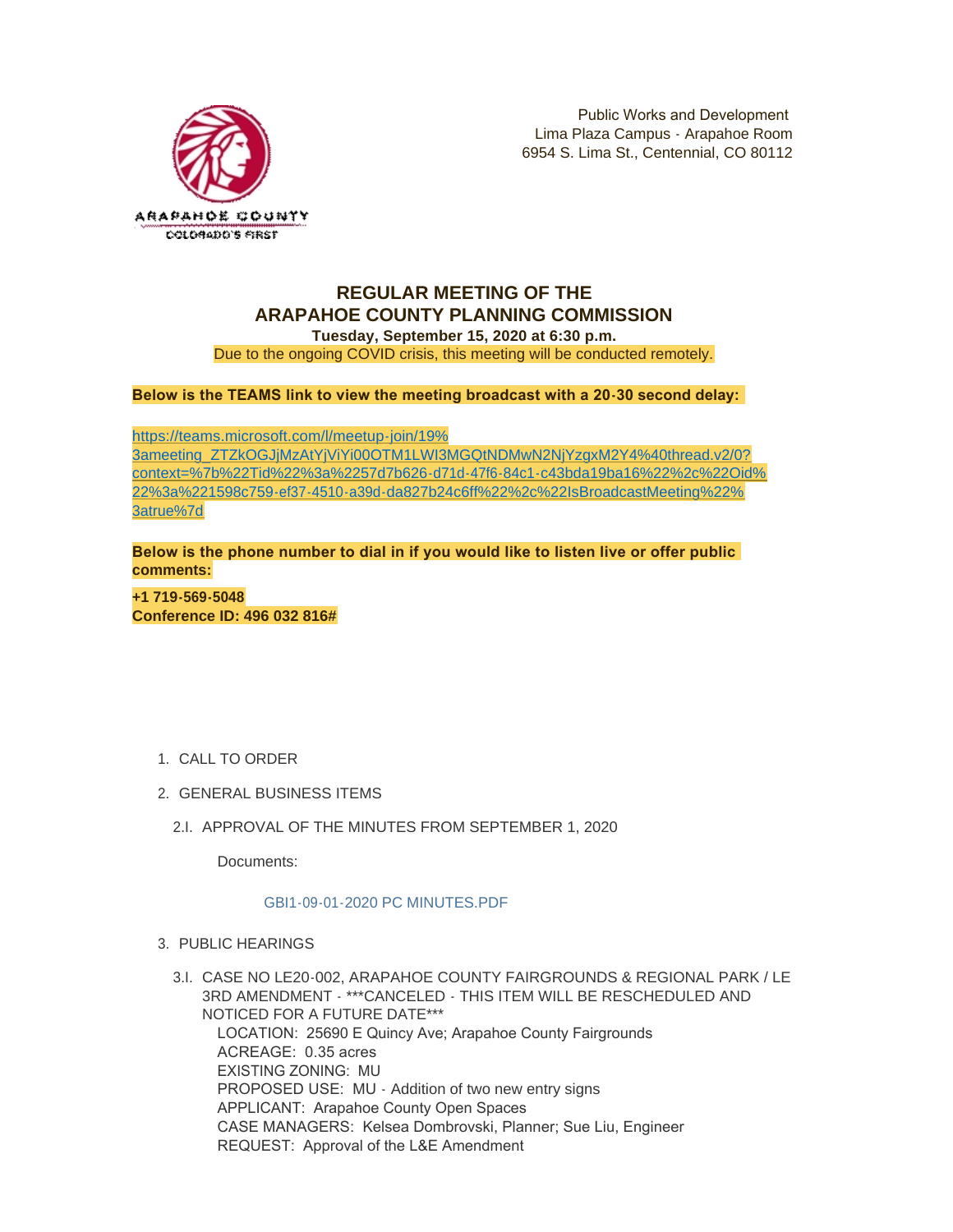#### *ANNOUNCEMENTS:*

- The next Planning Commission meeting is scheduled for October 6, 2020.
- Planning Commission agendas, Board of County Commission agendas, and other important Arapahoe County information may be viewed online at [www.arapahoegov.com](http://www.arapahoegov.com/) or you may contact the Planning Division at 720-874-6650.

## **PLANNING COMMISSION MEMBERS:**

| Jamie Wollman     | <b>Randall Miller</b> | Lynn Sauve     |
|-------------------|-----------------------|----------------|
| Jane Rieck, Chair | <b>Richard Sall</b>   | Kathryn Latsis |
| Rodney Brockelman |                       |                |

*Arapahoe County is committed to making its public meetings accessible to persons with disabilities.*

*Please contact the Planning Division at 720-874-6650 or TTY 711, at least three (3) days prior to a meeting, should you require special accommodations.*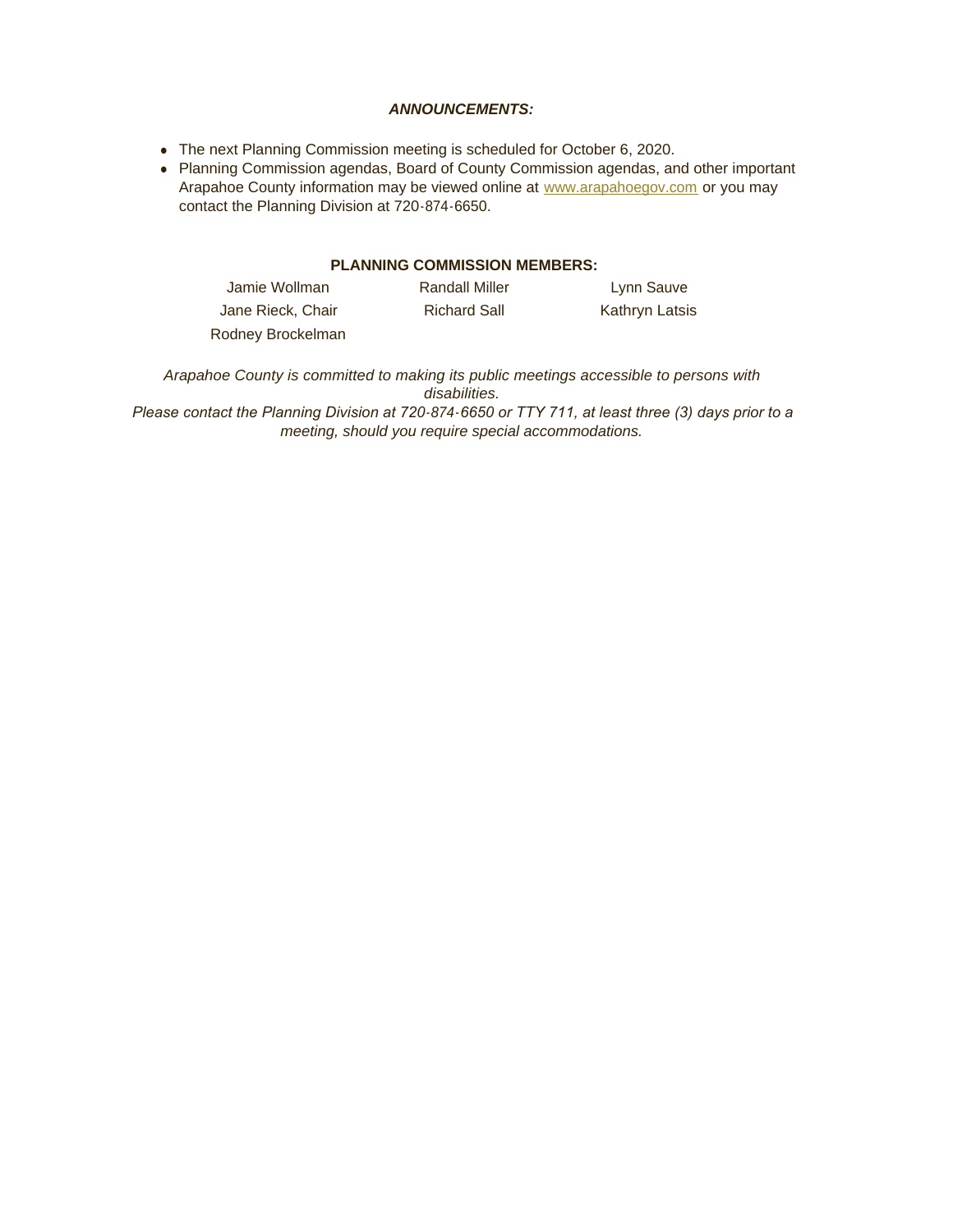# **MINUTES OF THE REGULAR MEETING OF THE ARAPAHOE COUNTY PLANNING COMMISSION TUESDAY, SEPTEMBER 1, 2020**

| <b>ATTENDANCE</b>      | A regular meeting of the Arapahoe County Planning Commission                                                            |  |
|------------------------|-------------------------------------------------------------------------------------------------------------------------|--|
|                        | was called and held in accordance with the statutes of the State of                                                     |  |
|                        | Colorado and the Arapahoe County Land Development Code. The                                                             |  |
|                        | following Planning Commission members were in attendance:                                                               |  |
|                        |                                                                                                                         |  |
|                        | Jane Rieck, Chair; Kathryn Latsis, Chair Pro-Tem; Richard Sall,                                                         |  |
|                        | Lynn Sauve, Jamie Wollman, Rodney Brockelman, and Randall                                                               |  |
|                        | Miller.                                                                                                                 |  |
|                        |                                                                                                                         |  |
|                        | Also present were: Robert Hill, Senior Asst. County Attorney;                                                           |  |
|                        | Chuck Haskins, Engineering Services Division Manager; Sue Liu,                                                          |  |
|                        | Engineer III; Molly Orkild-Larson, Senior Planner; Jason Reynolds,                                                      |  |
|                        | Current Planning Program Manager; Loretta Daniel, Long Range<br>Planning Program Manager; Jan Yeckes, Planning Division |  |
|                        | Manager; and members of the public.                                                                                     |  |
|                        |                                                                                                                         |  |
| <b>CALL TO ORDER</b>   | Chair Rieck called the meeting to order at 6:30 p.m. and noted a                                                        |  |
|                        | quorum of the Board was present. This meeting was held by TEAMS                                                         |  |
|                        | online with citizen participation by call-in via telephone. Jason                                                       |  |
|                        | Reynolds, Current Planning Program Manager, served as moderator,                                                        |  |
|                        | called the attendance roll, and explained the procedures for                                                            |  |
|                        | participating in the meeting.                                                                                           |  |
| <b>DISCLOSURE</b>      | There were no Planning Commission member conflicts with the                                                             |  |
| <b>MATTERS</b>         | matters before them.                                                                                                    |  |
|                        |                                                                                                                         |  |
|                        |                                                                                                                         |  |
|                        | <b>GENERAL BUSINESS ITEMS:</b>                                                                                          |  |
| <b>APPROVAL OF THE</b> | The motion was made by Ms. Wollman and duly seconded by                                                                 |  |
| <b>MINUTES</b>         | Ms. Latsis to accept the minutes from the August 18, 2020,                                                              |  |
|                        | Planning Commission meeting, with two administrative                                                                    |  |
|                        | corrections.                                                                                                            |  |
|                        |                                                                                                                         |  |
|                        | The motion passed unanimously.                                                                                          |  |
|                        |                                                                                                                         |  |
| <b>REGULAR ITEMS:</b>  |                                                                                                                         |  |
| <b>ITEM1</b>           | <b>CASE</b><br><b>SKY</b><br><b>RANCH</b><br><b>GENERAL</b><br>NO<br>GDP18-007,<br>$\frac{1}{2}$                        |  |
|                        | DEVELOPMENT PLAN (GDP) - Molly Orkild-Larson, Senior                                                                    |  |
|                        | <b>Planner, Public Works and Development (PWD)</b>                                                                      |  |
|                        |                                                                                                                         |  |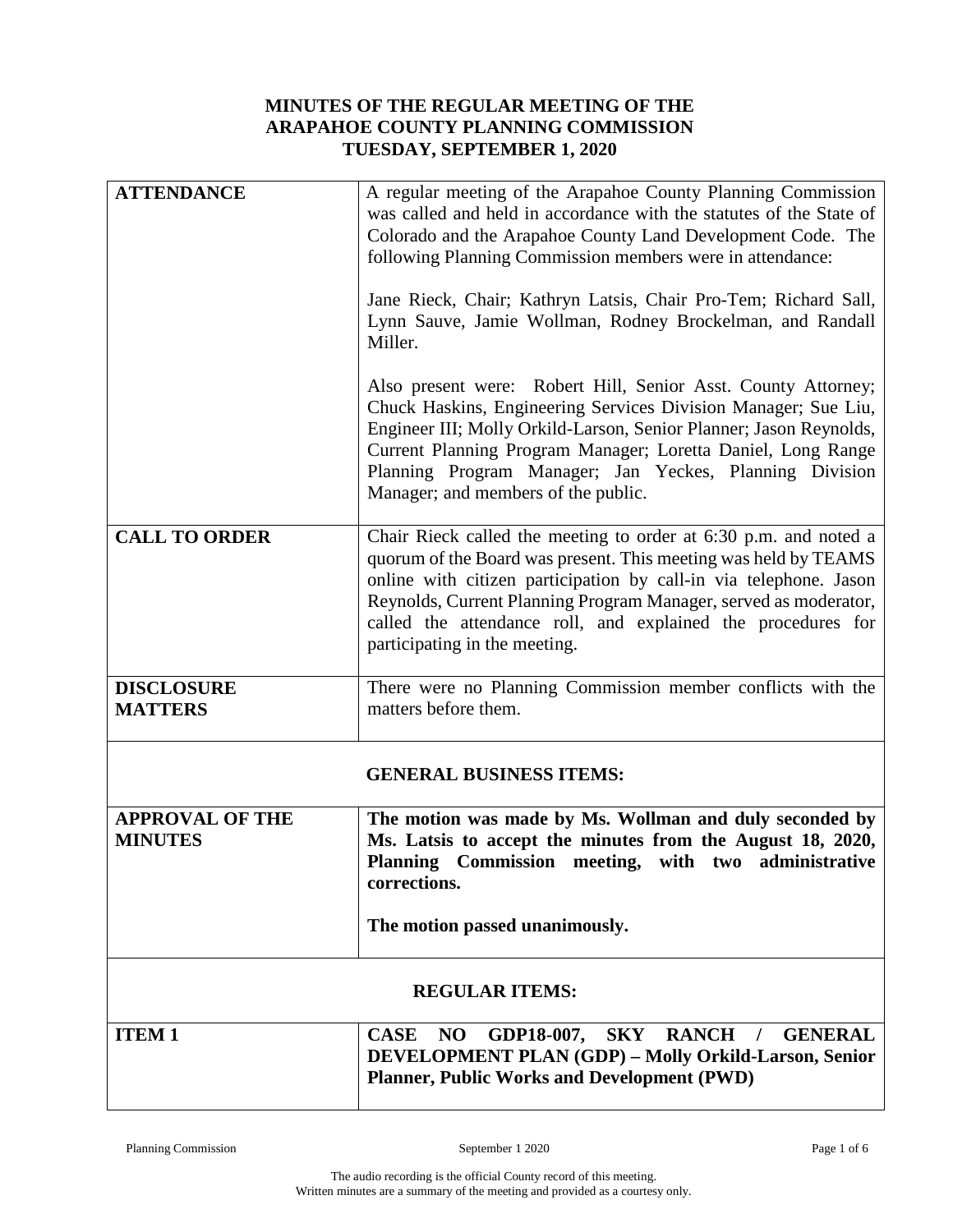Ms. Orkild-Larson stated both of the Sky Ranch cases would be presented together; however, separate motions and votes would be required of the Planning Commission (PC). She stated both items met public noticing requirements and the PC had jurisdiction to proceed. She introduced the application and explained that Neighborhood B was not included in the General Development Plan (GDP) under consideration. She explained the uses included in the GDP. Mr. Orkild-Larson reported both the GDP and Preliminary Plat (PP) included five neighborhoods. She stated staff recommended approval based on the findings included in the staff reports and with the conditions outlined in the staff report for each item.

Mark Harding, representing Pure Cycle, the owner of the Sky Ranch property, introduced the project team and provided a brief history of Pure Cycle. He noted the importance of water to land development and the unique properties of Pure Cycle to manage the many needs and functions of providing water and wastewater service to the project from a resource and infrastructure and management perspective. He said stewardship of that valuable resource was of utmost importance to a sustainable system and water supply. He presented a PowerPoint, a copy of which was retained for the record. He provided context for the location of the project and gave additional details on the water supply and the relationship of water resources to the WISE (Denver Water Infrastructure and Supply Efficiency) regional partnership structure. Mr. Harding continued with a history of the Sky Ranch development, which included a combination of residential housing types and commercial and employment uses, within a planned development. He explained some of the changes that had occurred, over time, with the structure of the development, the neighborhood configuration, and the number of approved housing units and non-residential square footage. He reported up to 774 units could be constructed prior to requiring a CDOT 1601 (interchange study) process. He stated there were additional triggers between number of units and necessary road improvements and traffic controls. Mr. Harding noted the development was moving from the older Planned Unit Development (PUD) process that included a Preliminary Development Plan (PDP) and Final Development Plan (FDP) to the newer PUD process. He explained, as a result, the older PDP was being proposed for modification and approval as a General Development Plan (GDP).

Ms. Sauve asked Mr. Harding for an explanation of how oil and gas development was anticipated to work into the Sky Ranch development and whether that use would include fracking.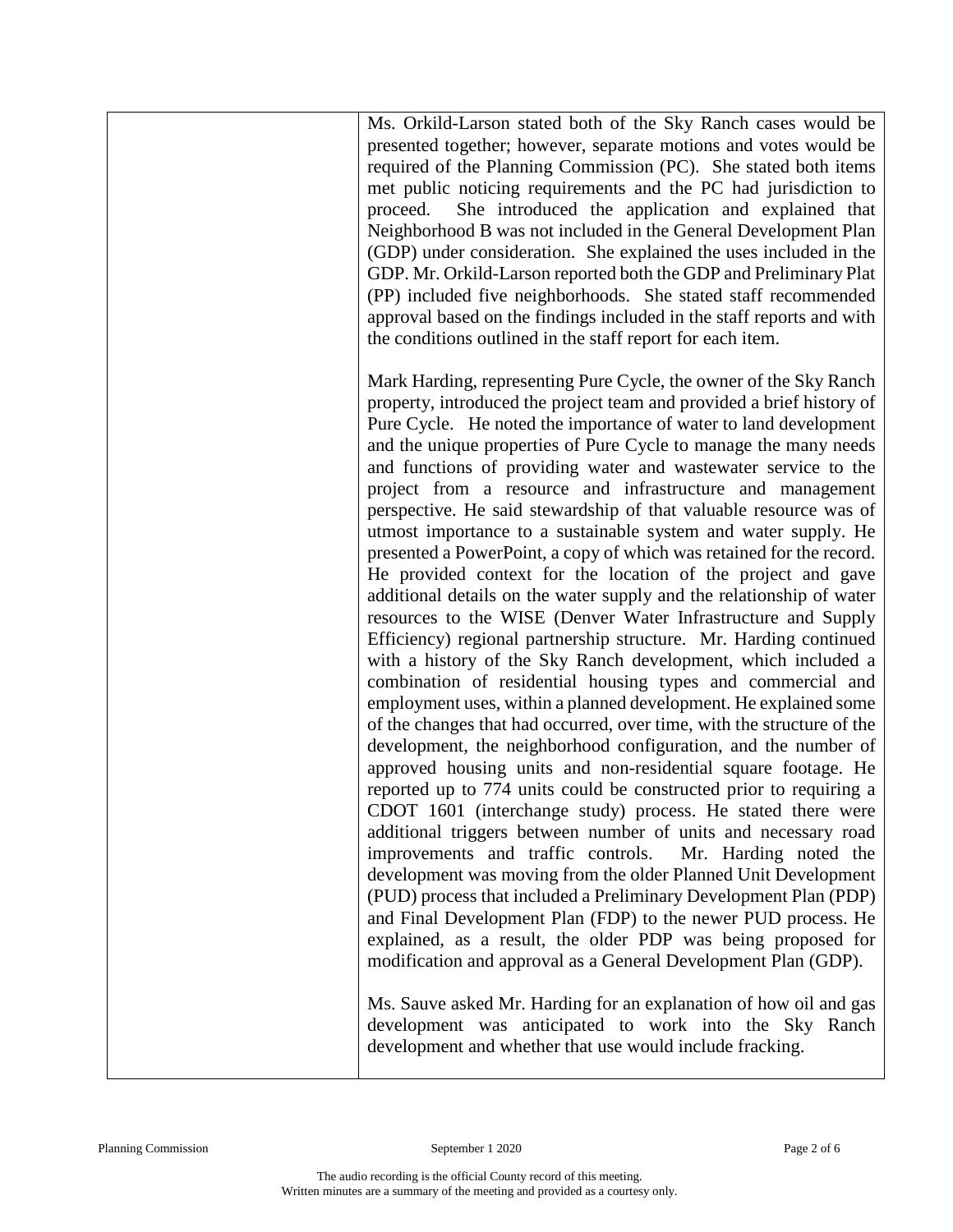| Mr. Harding explained two sites had been allocated to oil and gas<br>facilities. He stated those would be buffered from the land<br>development site by the water/wastewater facilities in one location<br>and by open space uses in another location. He reported there were<br>agreements in place that specified the maximum number of wells at<br>each site and recognize that fracking was a standard practice.<br>Mr. Harding said the oil and gas facilities were anticipated to be<br>completed in the next three years and would significantly precede<br>the construction of any homes in the area. |
|---------------------------------------------------------------------------------------------------------------------------------------------------------------------------------------------------------------------------------------------------------------------------------------------------------------------------------------------------------------------------------------------------------------------------------------------------------------------------------------------------------------------------------------------------------------------------------------------------------------|
| Mr. Brockelman asked whether there were commitments for water<br>resources for the full build-out of the project.                                                                                                                                                                                                                                                                                                                                                                                                                                                                                             |
| Mr. Harding stated that the commitments were in place in terms of<br>water rights and were a combination of groundwater and renewable<br>water supplies from the WISE compact. He said the infrastructure<br>for providing the water would be phased over time. He explained that<br>Pure Cycle was in the unusual position of being a water provider<br>prior to becoming a land development company. He noted that water<br>had a very rich history with the project.                                                                                                                                       |
| Mr. Brockelman asked whether there was a projected build-out for<br>the development.                                                                                                                                                                                                                                                                                                                                                                                                                                                                                                                          |
| Mr. Harding said that was difficult to predict; however, the<br>neighborhood being built with an anticipated five-year absorption<br>had demonstrated a two-year absorption, so they were very<br>encouraged. He explained the Denver market was very high-priced,<br>and Sky Ranch represented a very high-quality product at a more<br>affordable price point. He said, at the current absorption rate, the<br>build-out timeframe could be in the range of ten years.                                                                                                                                      |
| Mr. Brockelman asked about timing for the Air Park interchange<br>improvements.                                                                                                                                                                                                                                                                                                                                                                                                                                                                                                                               |
| Mr. Harding stated that the 1601 process with CDOT was underway,<br>as the development could accommodate only approximately two<br>hundred additional homes before that target must be met.                                                                                                                                                                                                                                                                                                                                                                                                                   |
| Ms. Wollman said the staff report caught her attention on the<br>discussion of public facilities. She said fire departments were<br>commonly thought about; however, she wondered where the nearest<br>library would be located to service the community.                                                                                                                                                                                                                                                                                                                                                     |
| Mr. Harding stated the development was within the boundary of the<br>Arapahoe County Library District, and he hoped to work with the                                                                                                                                                                                                                                                                                                                                                                                                                                                                          |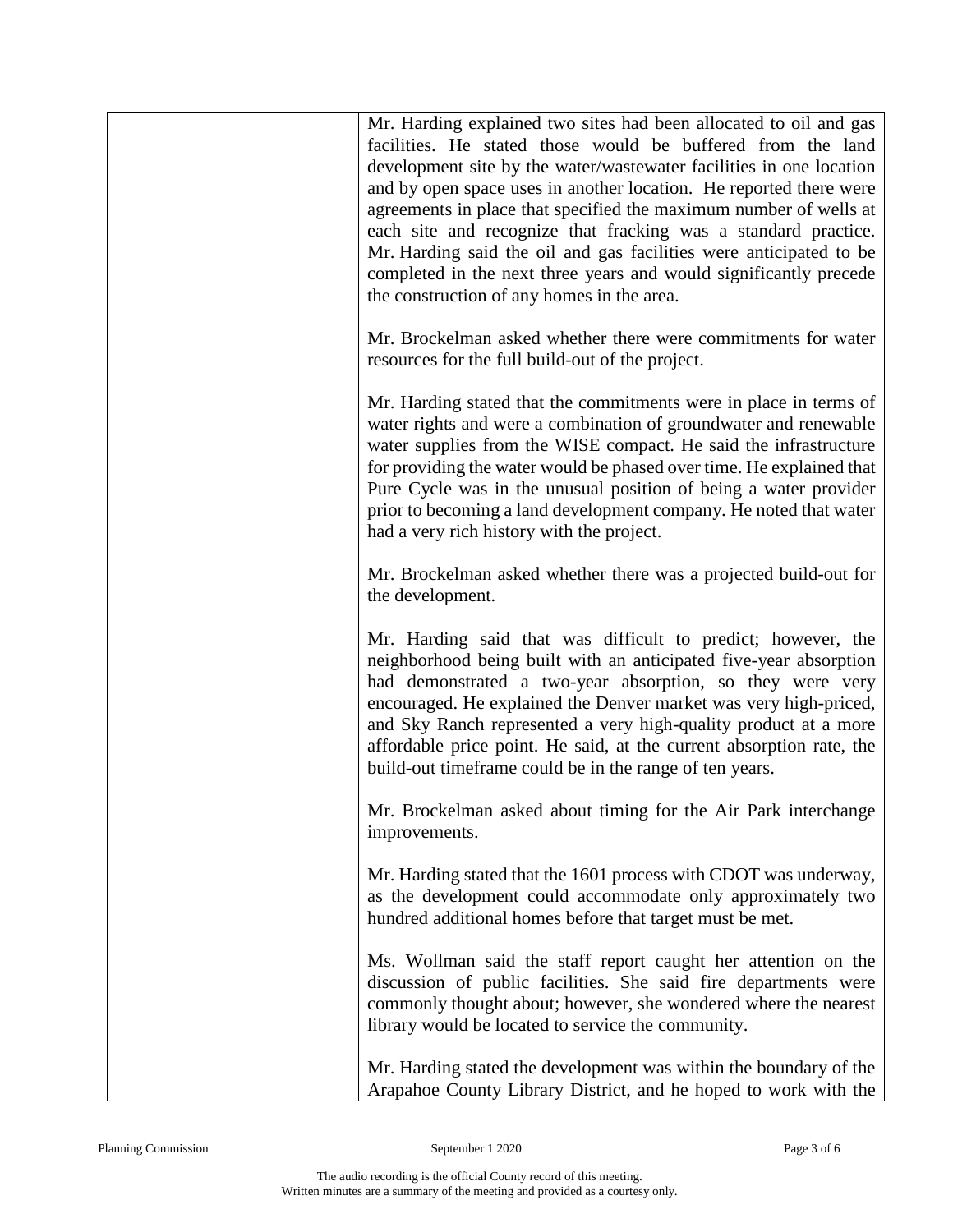| various districts to identify an opportunity to locate a new library. He<br>did not know the location of the nearest existing library. He felt this<br>would be an important asset to the community and would work well<br>with other civic uses planned, which included parks and recreation<br>facilities and schools.                                                                                                                                                                                                                                                                                                                                                                                                                                        |
|-----------------------------------------------------------------------------------------------------------------------------------------------------------------------------------------------------------------------------------------------------------------------------------------------------------------------------------------------------------------------------------------------------------------------------------------------------------------------------------------------------------------------------------------------------------------------------------------------------------------------------------------------------------------------------------------------------------------------------------------------------------------|
| Ms. Wollman said she would like to encourage Pure Cycle to reach<br>out to the library district sooner rather than later.                                                                                                                                                                                                                                                                                                                                                                                                                                                                                                                                                                                                                                       |
| Ms. Latsis asked about the distance from the authorized oil and gas<br>sites to the nearest residential.                                                                                                                                                                                                                                                                                                                                                                                                                                                                                                                                                                                                                                                        |
| Mr. Harding explained these relationships, taking into account<br>roadways.                                                                                                                                                                                                                                                                                                                                                                                                                                                                                                                                                                                                                                                                                     |
| Ms. Latsis asked whether there had been any coordination with the<br>County's oil and gas specialist on the project. He stated that he spoke<br>with Diane Kocis regularly. He stated Pure Cycle was also a water<br>resource provider to the oil and gas industry, so he was very well<br>informed about the needs and practices and regulatory requirements<br>put into place. He believed he was more familiar with oil and gas<br>than most developers given the water provider relationship and the<br>proximity of the oil and gas uses in the county with the Sky Ranch<br>development. He believed home buyers would be aware of the oil<br>and gas use before they chose to buy a home and would not feel the<br>use was "dumped on them" by surprise. |
| Ms. Rieck noted that she had visited the site in preparing for the<br>hearing. She referenced the staff report that noted public safety<br>protection, including needs impacting the Sheriff's Office, would be<br>in increased demand. She asked about planning in relation to those<br>needs, including transportation connectivity to provide quick access<br>for emergency responders and any confusion for emergency<br>responders that might occur with the properties having an Aurora<br>mailing address.                                                                                                                                                                                                                                               |
| Mr. Harding addressed several of the road connections that would<br>avoid driving all of the responsibility for access to the Interstate. He<br>stated there had not been outreach to the Sheriff's Department to see<br>whether they saw a need for a substation; however, he would<br>welcome an opportunity to locate a substation within the<br>development.                                                                                                                                                                                                                                                                                                                                                                                                |
| Ms. Rieck opened the hearing for public comments.                                                                                                                                                                                                                                                                                                                                                                                                                                                                                                                                                                                                                                                                                                               |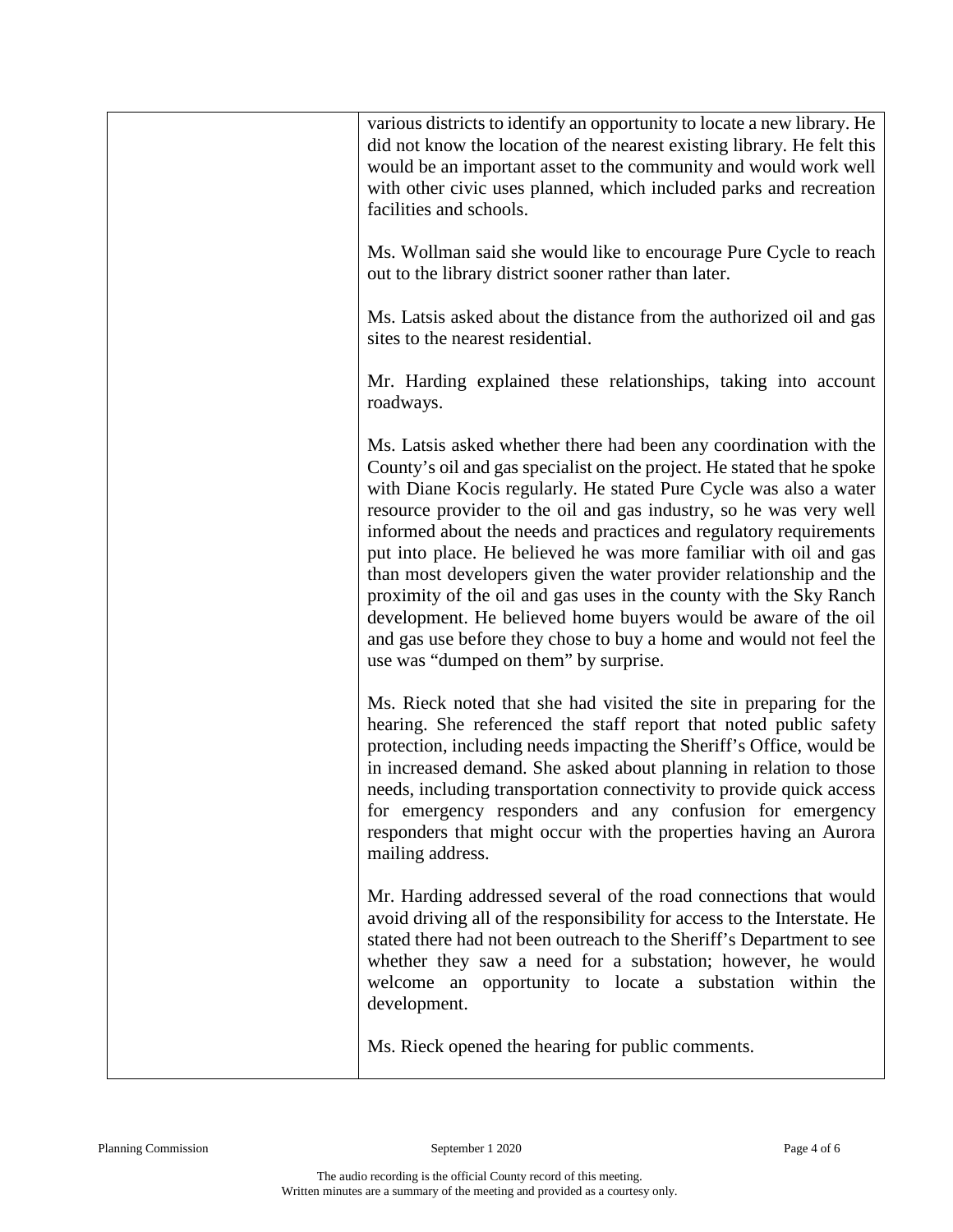|              | Jim and Kim Siler, adjacent land owners, were participating by<br>telephone. Mr. Siler stated that they had no comments at this time.                                                                                                                                                                                                                                                                                                                                                                                                                                      |
|--------------|----------------------------------------------------------------------------------------------------------------------------------------------------------------------------------------------------------------------------------------------------------------------------------------------------------------------------------------------------------------------------------------------------------------------------------------------------------------------------------------------------------------------------------------------------------------------------|
|              | There were no further public comments. The public hearing was<br>closed.                                                                                                                                                                                                                                                                                                                                                                                                                                                                                                   |
|              | It was moved by Ms. Wollman and duly seconded by<br>Mr. Brockelman, in the case GDP18-007, Sky Ranch<br>Neighborhoods A, C, D, E and F / General Development Plan,<br>that the Planning Commissioners reviewed the staff report,<br>including all exhibits and attachments, have listened to the<br>applicant's presentation and the public comment as presented at<br>the public hearing, and moved to recommend approval of this<br>application to the Board of County Commissioners, based on the<br>findings in the staff report, subject to the following conditions: |
|              | 1. Prior to signature of the final copy of these plans, the<br>applicant must address Public Works Staff comments<br>and concerns.                                                                                                                                                                                                                                                                                                                                                                                                                                         |
|              | 2. The applicant shall pay cash-in-lieu fees at final plat for<br>the development.                                                                                                                                                                                                                                                                                                                                                                                                                                                                                         |
|              | <b>3.</b> The applicant shall comply with Bennett Fire District's<br>comments.                                                                                                                                                                                                                                                                                                                                                                                                                                                                                             |
|              | 4. The applicant shall comply with Xcel Energy's requests.                                                                                                                                                                                                                                                                                                                                                                                                                                                                                                                 |
|              | The vote was:                                                                                                                                                                                                                                                                                                                                                                                                                                                                                                                                                              |
|              | Ms. Rieck, Yes; Ms. Sauve, Yes; Mr. Miller, Yes; Mr. Sall, Yes;<br>Ms. Latsis; Yes; Ms. Wollman, Yes, Mr. Brockelman, Yes.                                                                                                                                                                                                                                                                                                                                                                                                                                                 |
| <b>ITEM2</b> | CASE NO PP18-001, SKY RANCH [NEIGHBORHOOD A -<br>PHASE 2] / PRELIMINARY PLAT (PP) - Molly Orkild-<br>Larson, Senior Planner, Public Works and Development (PWD)                                                                                                                                                                                                                                                                                                                                                                                                            |
|              | The presentation and public hearing for the Preliminary Plat was held<br>in conjunction with the presentation for the General Development<br>Plan (Item 1 on the agenda).                                                                                                                                                                                                                                                                                                                                                                                                  |
|              | Ms. Rieck called for a motion on the Preliminary Plat.                                                                                                                                                                                                                                                                                                                                                                                                                                                                                                                     |
|              | It was moved by Ms. Wollman and duly seconded by Ms. Latsis,<br>in the case of PP18-001, Sky Ranch Neighborhoods A, C, D, E<br>and F / Preliminary Plat, that the Planning Commissioners have                                                                                                                                                                                                                                                                                                                                                                              |